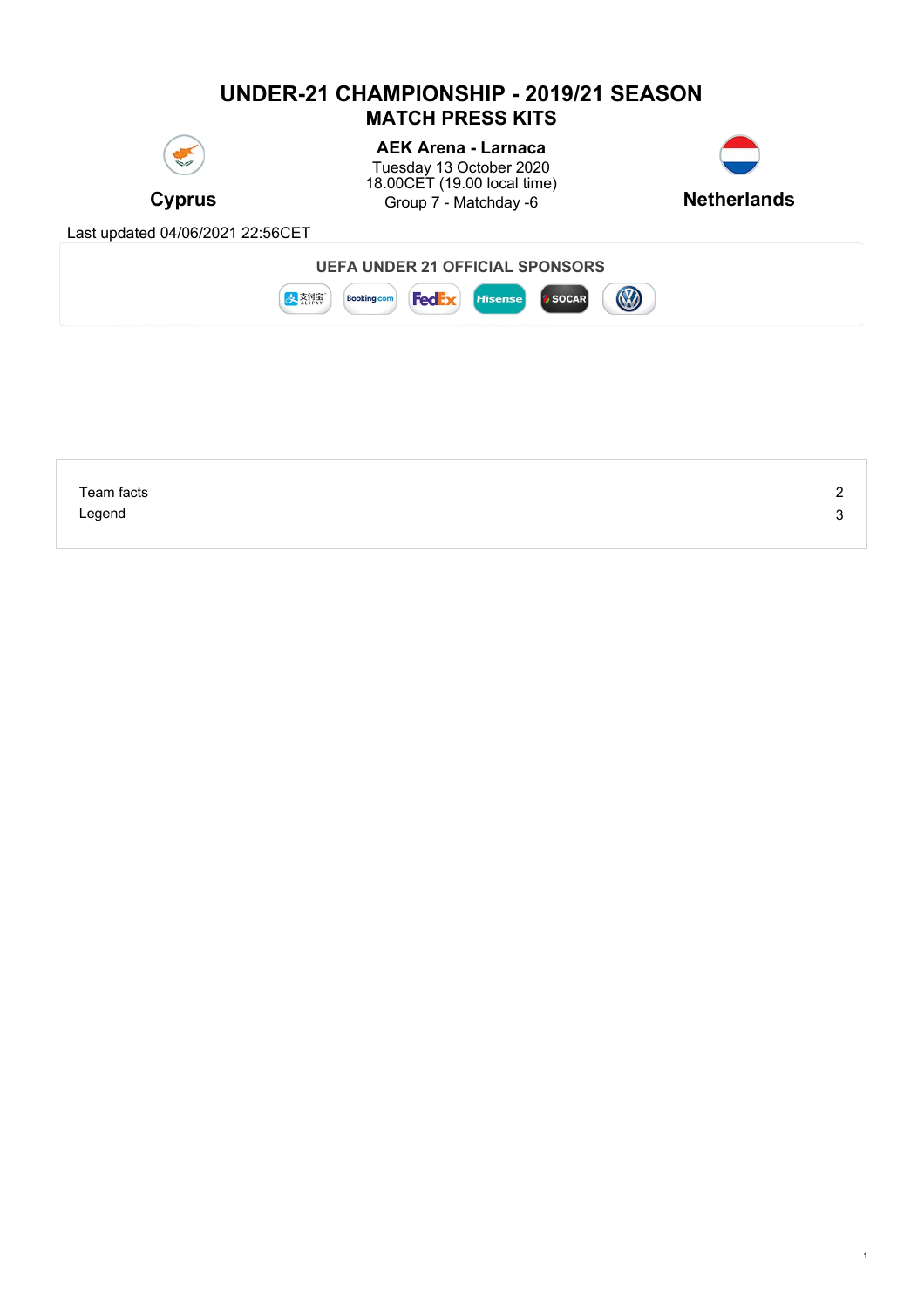2

# **Team facts**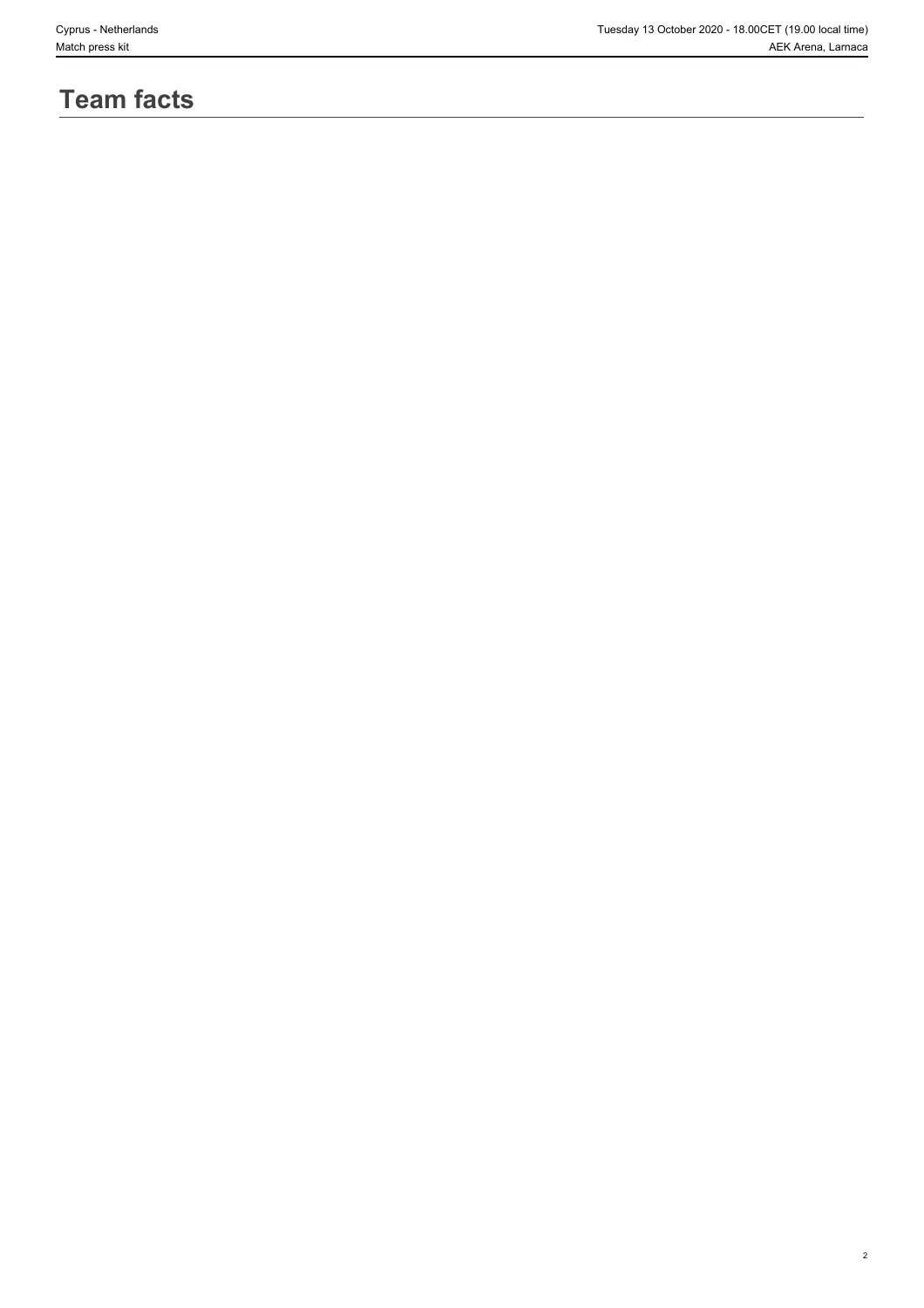# **Legend**

## **:: Squad list**

**No:** number **DoB:** date of birth **Qual:** qualifying **FT:** final tournament **Pld:** played **Gls:** goals **Overall U21:** all-time qualifying and final tournament data

### **:: Match officials**

**Nat:** nationality **DoB:** date of birth

**Under-21:** Total matches officiated in the UEFA European U21 Championship including all qualifying round matches. Matches as the fourth official are not included in these statistics. These are the official statistics considered valid for communicating official records in the competition.

**UEFA:** Total matches officiated in all UEFA competitions including all qualifying round matches. Matches where the official has acted as the fourth official are not included in these statistics. These are the official statistics considered valid for communicating official records in the competition.

#### **:: Group statistics/Tournament schedule**

**Pos:** position **Pld:** played **W:** won **D:** drawn **L:** lost **GF:** goals for **GA:** goals against **Pts:** points

#### **:: NOTE: All-time statistics**

Goals totals include the outcome of disciplinary decisions (eg. match forfeits when a 3-0 result is determined). Goals totals do not include goals scored from the penalty mark during a penalty shoot-out.

## **Competitions**

**UCL**: UEFA Champions League **ECCC**: European Champion Clubs' Cup **UEL**: UEFA Europa League **UCUP**: UEFA Cup **UCWC**: UEFA Cup Winners' Cup **SCUP**: UEFA Super Cup **UIC**: UEFA Intertoto Cup **ICF**: Inter-Cities Fairs Cup

#### **Club competitions National team competitions**

| <b>EURO:</b> UEFA European Football Championship |  |
|--------------------------------------------------|--|
| <b>WC: FIFA World Cup</b>                        |  |
| <b>CONFCUP: FIFA Confederations Cup</b>          |  |
| <b>FRIE:</b> Friendly internationals             |  |
| <b>U21FRIE:</b> Under-21 friendly internationals |  |
| U21: UEFA European Under-21 Championship         |  |
| U17: UEFA Under-17 Championship                  |  |
| U16: UEFA European Under-16 Championship         |  |
| U19: UEFA Under-19 Championship                  |  |
| U18: UEFA European Under-18 Championship         |  |
| <b>WWC: FIFA Women's World Cup</b>               |  |
| <b>WEURO: UEFA European Women's Championship</b> |  |
| <b>Other abbreviations</b>                       |  |

## **Competition stages**

| F: Final                           | <b>GS:</b> Group stage             | (aet): After extra time                            | pens: Penalties               |
|------------------------------------|------------------------------------|----------------------------------------------------|-------------------------------|
| <b>GS1: First group stage</b>      | <b>GS2:</b> Second group stage     | <b>No.: Number</b>                                 | og: Own goal                  |
| <b>3QR:</b> Third qualifying round | <b>R1:</b> First round             | ag: Match decided on away                          | P: Penalty                    |
| <b>R2:</b> Second round            | <b>R3:</b> Third round             | qoals                                              | agg: Aggregate                |
| <b>R4:</b> Fourth round            | <b>PR:</b> Preliminary round       | <b>PId:</b> Matches played                         | <b>AP:</b> Appearances        |
| <b>SF: Semi-finals</b>             | <b>QF:</b> Quarter-finals          | <b>Pos.: Position</b>                              | <b>Comp.: Competition</b>     |
| $R16$ : round of 16                | <b>QR:</b> Qualifying round        | <b>Pts: Points</b>                                 | <b>D</b> : Drawn              |
| R32: Round of 32                   | <b>1QR:</b> First qualifying round | R: Sent off (straight red card) DoB: Date of birth |                               |
| <b>1st:</b> first leg              | <b>2QR:</b> Second qualifying      | <b>Res.: Result</b>                                | <b>ET:</b> Extra Time         |
|                                    | round                              | sg: Match decided by silver                        | <b>GA: Goals against</b>      |
| 2nd: second leg                    | <b>FT:</b> Final tournament        | qoal                                               | t: Match decided by toss of a |
| PO: Play-off                       | <b>ELITE:</b> Elite round          |                                                    | coin                          |
| <b>Rep: Replay</b>                 | 3rdPO: Third-place play-off        | <b>GF:</b> Goals for                               | W: Won                        |
| PO - FT: Play-off for Final        | <b>GS-FT:</b> Group stage – final  | gg: Match decided by golden Y: Booked              |                               |
| Tournament                         | tournament                         | qoal                                               | $L:$ Lost                     |
|                                    |                                    | Y/R: Sent off (two yellow                          | <b>Nat.: Nationality</b>      |
|                                    |                                    | cards)                                             | N/A: Not applicable           |

**f**: Match forfeited